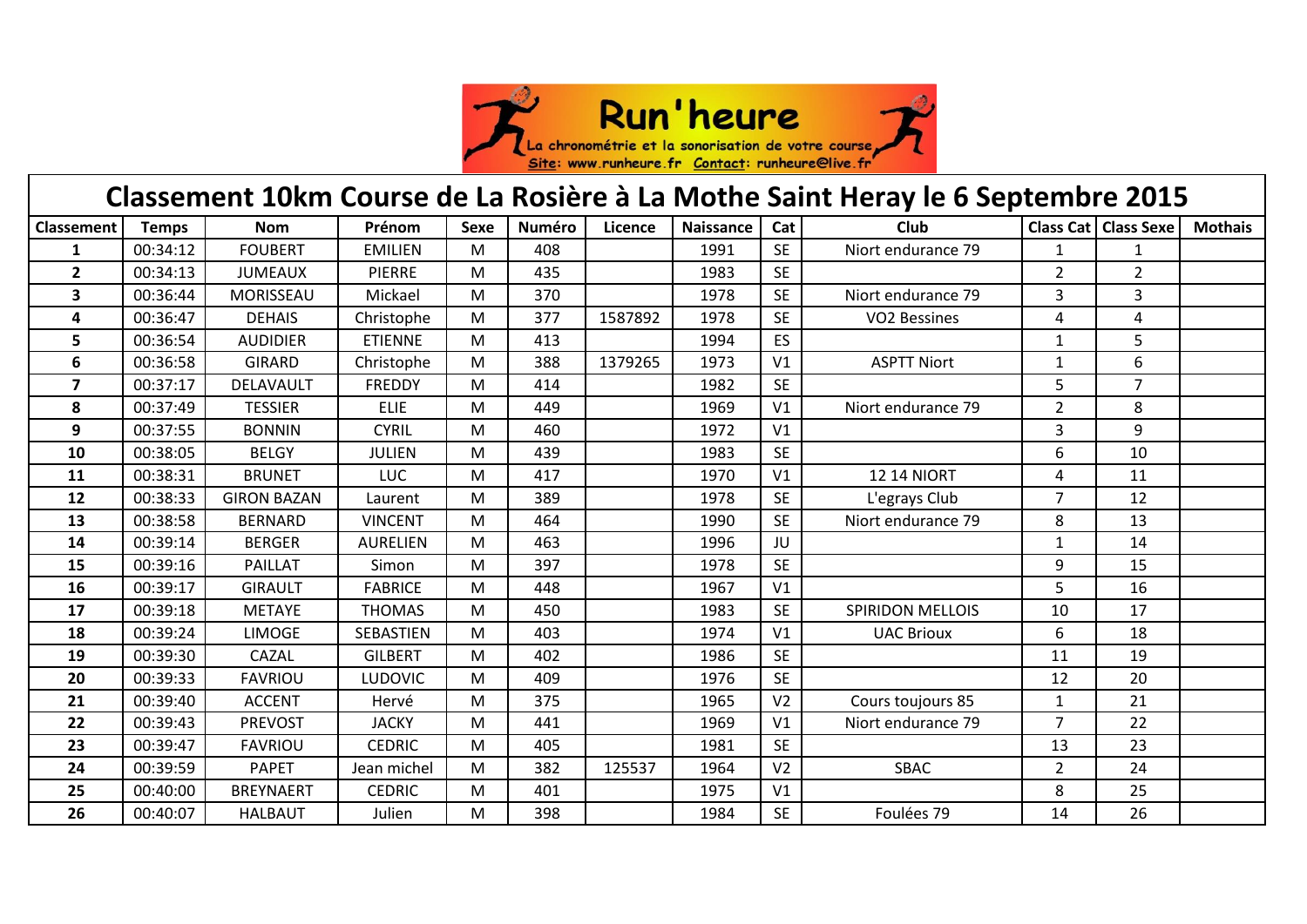| 27 | 00:40:22 | <b>CROISE</b>       | Alain             | м  | 362 | 1281521 | 1953 | V <sub>3</sub> | <b>Entente des Mauges</b>  | 1              | 27             |          |
|----|----------|---------------------|-------------------|----|-----|---------|------|----------------|----------------------------|----------------|----------------|----------|
| 28 | 00:40:32 | <b>BECUWE</b>       | <b>BASTIEN</b>    | M  | 415 |         | 1982 | <b>SE</b>      |                            | 15             | 28             | LA MOTHE |
| 29 | 00:40:34 | <b>LEROY</b>        | <b>BASTIEN</b>    | М  | 416 |         | 1984 | <b>SE</b>      |                            | 16             | 29             |          |
| 30 | 00:40:49 | ROUVREAULT          | Laurent           | M  | 391 |         | 1969 | V <sub>1</sub> | <b>FAT Airvault</b>        | 9              | 30             |          |
| 31 | 00:40:51 | <b>TROGER</b>       | <b>BENOIT</b>     | M  | 440 | 143021  | 1973 | V <sub>1</sub> | <b>UAC Brioux</b>          | 10             | 31             |          |
| 32 | 00:40:53 | <b>BRUNETEAU</b>    | <b>FREDERIC</b>   | M  | 400 |         | 1970 | V <sub>1</sub> | <b>UAC Brioux</b>          | 11             | 32             |          |
| 33 | 00:41:21 | <b>PERON</b>        | <b>CHARLOTTE</b>  | F. | 431 |         | 1986 | <b>SE</b>      | Running club Saint Maixent | $\mathbf{1}$   | $\mathbf{1}$   |          |
| 34 | 00:41:24 | <b>HEULIN</b>       | <b>CHRISTOPHE</b> | M  | 430 |         | 1974 | V <sub>1</sub> |                            | 12             | 33             |          |
| 35 | 00:41:28 | <b>DUPRAT</b>       | <b>AUDE</b>       | F. | 424 |         | 1996 | JU             | <b>STADE NIORTAIS</b>      | $\mathbf{1}$   | $2^{\circ}$    |          |
| 36 | 00:41:28 | <b>SIMON</b>        | David             | M  | 376 |         | 1979 | <b>SE</b>      |                            | 17             | 34             |          |
| 37 | 00:41:37 | <b>FRADET</b>       | <b>FREDERIC</b>   | M  | 466 |         | 1974 | V <sub>1</sub> |                            | 13             | 35             |          |
| 38 | 00:41:41 | RICHARD             | <b>THIERRY</b>    | M  | 443 |         | 1971 | V1             | <b>FAT Airault</b>         | 14             | 36             |          |
| 39 | 00:41:51 | <b>TURPIN</b>       | <b>LAURENT</b>    | М  | 468 |         | 1966 | V <sub>1</sub> | <b>FRESSINATURE</b>        | 15             | 37             |          |
| 40 | 00:42:06 | <b>ROY</b>          | <b>JEAN LOUP</b>  | M  | 433 |         | 1962 | V <sub>2</sub> | Spiridon Créchois          | $\overline{3}$ | 38             |          |
| 41 | 00:42:27 | <b>MOUNIER</b>      | ERWAN             | M  | 438 |         | 1974 | V <sub>1</sub> |                            | 16             | 39             |          |
| 42 | 00:42:41 | <b>NUNES</b>        | <b>DANIEL</b>     | M  | 446 |         | 1970 | V1             |                            | 17             | 40             |          |
| 43 | 00:42:50 | <b>BRESTNOFF</b>    | <b>DAVID</b>      | M  | 459 |         | 1973 | V <sub>1</sub> | <b>TEAM EVASION NATURE</b> | 18             | 41             |          |
| 44 | 00:42:51 | <b>FOURNIER</b>     | Jérôme            | M  | 374 |         | 1975 | V <sub>1</sub> |                            | 19             | 42             |          |
| 45 | 00:42:55 | <b>GIRARD</b>       | <b>LUC</b>        | M  | 419 |         | 1970 | V <sub>1</sub> | <b>UAC Brioux</b>          | 20             | 43             |          |
| 46 | 00:43:04 | <b>GRELARD NOEL</b> | YANNICK           | M  | 436 |         | 1967 | V <sub>1</sub> | <b>12 14 NIORT</b>         | 21             | 44             |          |
| 47 | 00:43:25 | <b>CHOCHINA</b>     | Daniel            | м  | 392 |         | 1962 | V <sub>2</sub> |                            | 4              | 45             |          |
| 48 | 00:44:02 | <b>BAILLIER</b>     | Romain            | M  | 368 |         | 1974 | V1             |                            | 22             | 46             |          |
| 49 | 00:44:03 | WILLENS             | <b>MARINA</b>     | F. | 428 |         | 1960 | V <sub>2</sub> | SA FONTENAY LE COMTE       | $\mathbf{1}$   | $\overline{3}$ |          |
| 50 | 00:44:10 | <b>HALLET</b>       | LAURENT           | M  | 455 |         | 1966 | V <sub>1</sub> | <b>TEAM EVASION NATURE</b> | 23             | 47             |          |
| 51 | 00:44:20 | <b>MOISNARD</b>     | Frédérick         | M  | 379 |         | 1973 | V1             |                            | 24             | 48             |          |
| 52 | 00:44:20 | <b>MASSON</b>       | Valérie           | F. | 384 | 1487505 | 1973 | V <sub>1</sub> | <b>MACC Lusignan</b>       | $\mathbf{1}$   | $\overline{4}$ |          |
| 53 | 00:44:28 | <b>JEAN</b>         | <b>FRANCIS</b>    | M  | 447 |         | 1961 | V <sub>2</sub> |                            | 5              | 49             |          |
| 54 | 00:44:56 | <b>BAILLIER</b>     | <b>ISMAEL</b>     | M  | 404 |         | 1971 | V1             |                            | 25             | 50             |          |
| 55 | 00:45:03 | MOREAU              | <b>THIERRY</b>    | M  | 407 |         | 1964 | V <sub>2</sub> |                            | 6              | 51             |          |
| 56 | 00:45:07 | ARNOUX              | <b>JEREMIE</b>    | M  | 434 |         | 1983 | <b>SE</b>      | <b>MACC LUSIGNAN</b>       | 18             | 52             |          |
| 57 | 00:45:13 | <b>DELAIRE</b>      | Marielle          | F. | 367 | 1712416 | 1979 | <b>SE</b>      | <b>UAC Brioux</b>          | $\overline{2}$ | 5              |          |
| 58 | 00:45:16 | <b>BOUARD</b>       | EMMANUEL          | M  | 452 |         | 1973 | V1             | <b>MACC LUSIGNAN</b>       | 26             | 53             |          |
| 59 | 00:46:00 | <b>CHEVALIER</b>    | <b>OLIVIER</b>    | M  | 406 |         | 1969 | V1             |                            | 27             | 54             |          |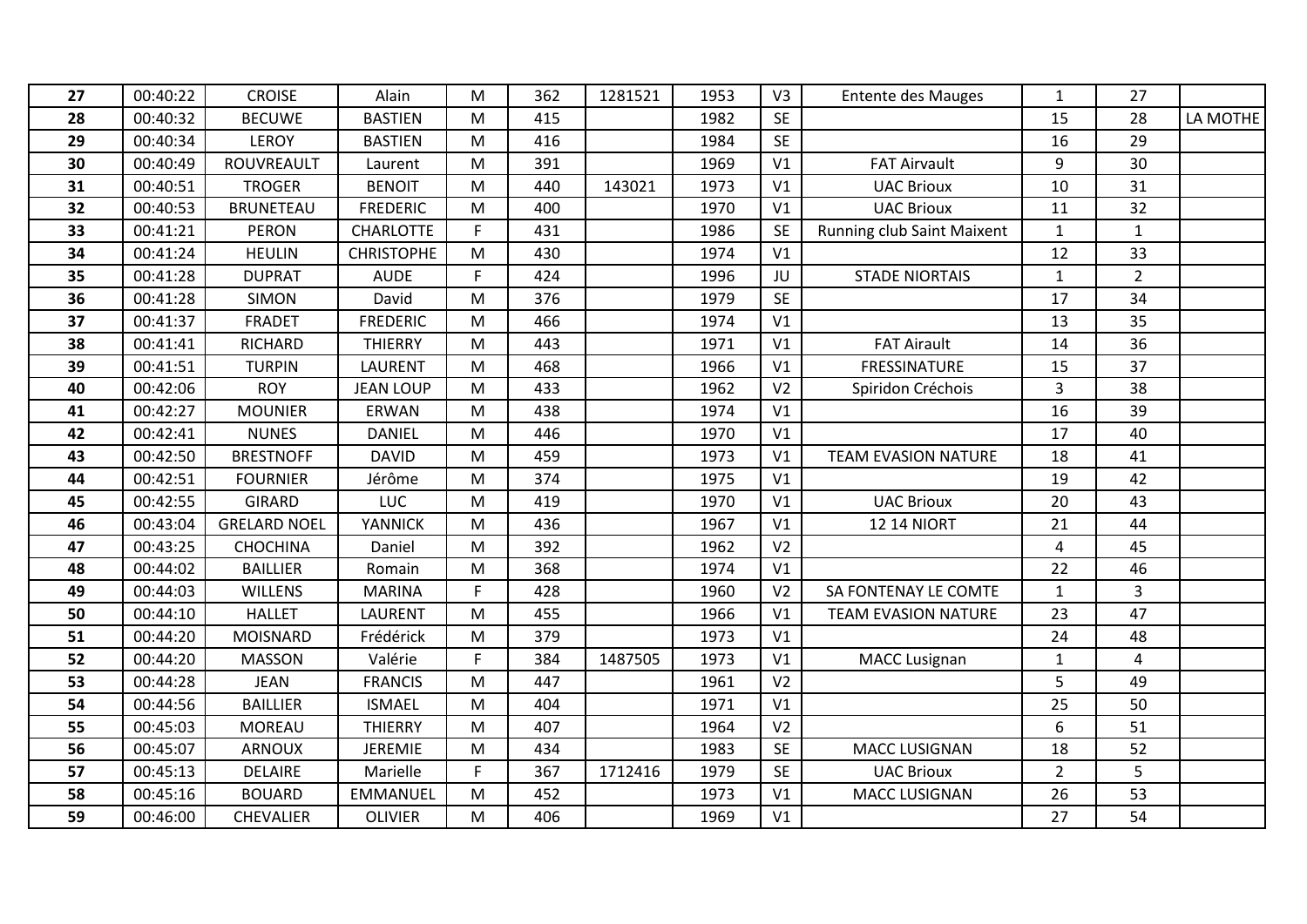| 60 | 00:46:07 | <b>SETERA</b>       | <b>TOMASZ</b>      | М         | 426 |         | 1979 | <b>SE</b>      |                                   | 19             | 55             |          |
|----|----------|---------------------|--------------------|-----------|-----|---------|------|----------------|-----------------------------------|----------------|----------------|----------|
| 61 | 00:46:13 | <b>GRIFFAUD</b>     | <b>STEPHANE</b>    | M         | 420 |         | 1974 | V <sub>1</sub> | <b>ASSOCIATION ELA</b>            | 28             | 56             | LA MOTHE |
| 62 | 00:46:28 | <b>BAUCHY</b>       | <b>LAURENT</b>     | M         | 423 |         | 1970 | V <sub>1</sub> |                                   | 29             | 57             |          |
| 63 | 00:46:33 | <b>PONCELET</b>     | <b>FREDERIC</b>    | M         | 427 |         | 1972 | V1             | <b>SPIRIDON MELLE</b>             | 30             | 58             |          |
| 64 | 00:46:38 | <b>AUDOUX</b>       | <b>ROMUALD</b>     | M         | 422 |         | 1985 | <b>SE</b>      |                                   | 20             | 59             |          |
| 65 | 00:46:56 | <b>GUERIN</b>       | <b>BENJAMIN</b>    | M         | 442 |         | 1991 | <b>SE</b>      |                                   | 21             | 60             |          |
| 66 | 00:47:07 | <b>NIVELLE</b>      | Raphael            | M         | 371 |         | 1978 | <b>SE</b>      |                                   | 22             | 61             | LA MOTHE |
| 67 | 00:47:12 | <b>MONTVALLAIN</b>  | <b>BENJAMIN</b>    | M         | 445 |         | 1991 | <b>SE</b>      |                                   | 23             | 62             |          |
| 68 | 00:47:17 | <b>BARRE</b>        | <b>BERTRAND</b>    | M         | 451 |         | 1970 | V <sub>1</sub> | <b>Running club Saint Maixent</b> | 31             | 63             |          |
| 69 | 00:47:22 | <b>RAYMOND</b>      | <b>LAURINE</b>     | F         | 418 |         | 1993 | ES             | <b>UAC Brioux</b>                 | $\mathbf{1}$   | 6              |          |
| 70 | 00:47:51 | LEVEQUE             | <b>JEAN PIERRE</b> | M         | 456 |         | 1968 | V <sub>1</sub> |                                   | 32             | 64             |          |
| 71 | 00:48:00 | <b>SIMON BAUMEL</b> | <b>HIPPOLYTE</b>   | M         | 453 |         | 1989 | <b>SE</b>      |                                   | 24             | 65             |          |
| 72 | 00:48:07 | <b>BILLARD</b>      | Frédéric           | M         | 369 |         | 1978 | <b>SE</b>      | <b>Footing Mougon</b>             | 25             | 66             |          |
| 73 | 00:48:18 | <b>CARDOSO</b>      | <b>VICTOR</b>      | M         | 469 |         | 1956 | V <sub>2</sub> |                                   | $\overline{7}$ | 67             |          |
| 74 | 00:48:26 | GALLOU              | <b>THIBAULT</b>    | M         | 465 |         | 1996 | JU             |                                   | $\overline{2}$ | 68             |          |
| 75 | 00:48:47 | HU                  | Dominique          | ${\sf M}$ | 366 |         | 1960 | V <sub>2</sub> |                                   | 8              | 69             |          |
| 76 | 00:49:08 | <b>RENAUD</b>       | Thierry            | M         | 363 |         | 1964 | V <sub>2</sub> |                                   | 9              | 70             | LA MOTHE |
| 77 | 00:50:04 | MOCQUANT            | <b>CYRIL</b>       | M         | 454 |         | 1968 | V1             |                                   | 33             | 71             |          |
| 78 | 00:50:29 | <b>GENDRON</b>      | Yann               | M         | 364 |         | 1977 | <b>SE</b>      |                                   | 26             | 72             | LA MOTHE |
| 79 | 00:50:45 | RENAULT             | Françis            | M         | 378 | T193534 | 1953 | V <sub>3</sub> | <b>FAT Airvault</b>               | $\overline{2}$ | 73             |          |
| 80 | 00:50:56 | <b>MARCHAY</b>      | <b>CORINNE</b>     | F.        | 412 |         | 1978 | <b>SE</b>      |                                   | 3              | $\overline{7}$ |          |
| 81 | 00:50:58 | <b>TEXIER</b>       | <b>MATHIEU</b>     | M         | 471 |         | 1998 | CA             |                                   | $\mathbf{1}$   | 74             |          |
| 82 | 00:51:03 | <b>GILBERT</b>      | Rémy               | M         | 393 |         | 1950 | V <sub>3</sub> |                                   | $\overline{3}$ | 75             |          |
| 83 | 00:51:10 | <b>GAUZERE</b>      | Laurence           | F         | 390 |         | 1971 | V <sub>1</sub> | Spiridon Créchois                 | $\overline{2}$ | 8              |          |
| 84 | 00:51:19 | <b>BRUNET</b>       | Michel             | M         | 361 | T237612 | 1951 | V <sub>3</sub> | (pass running)                    | $\overline{4}$ | 76             |          |
| 85 | 00:53:17 | <b>PICARD</b>       | Mathieu            | M         | 383 |         | 1988 | <b>SE</b>      | Hand Ball Mothais                 | 27             | 77             | LA MOTHE |
| 86 | 00:53:45 | <b>ALLARD</b>       | <b>LAURENT</b>     | M         | 399 |         | 1966 | V <sub>1</sub> |                                   | 34             | 78             | LA MOTHE |
| 87 | 00:53:52 | <b>RENOUX</b>       | Sandra             | F         | 372 |         | 1975 | V <sub>1</sub> | Les filles de Pathenay            | $\overline{3}$ | 9              |          |
| 88 | 00:54:26 | <b>BERGER</b>       | <b>THIERRY</b>     | M         | 425 |         | 1970 | V <sub>1</sub> |                                   | 35             | 79             |          |
| 89 | 00:54:28 | <b>BERGER</b>       | <b>CYRIL</b>       | M         | 421 |         | 1974 | V <sub>1</sub> |                                   | 36             | 80             |          |
| 90 | 00:55:01 | SIBILEAU            | <b>JULIEN</b>      | M         | 458 |         | 1989 | <b>SE</b>      | <b>Running club Saint Maixent</b> | 28             | 81             |          |
| 91 | 00:55:29 | <b>CAILLET</b>      | Eric               | M         | 395 |         | 1969 | V1             |                                   | 37             | 82             |          |
| 92 | 00:55:41 | <b>USARCH</b>       | ANNIE              | F.        | 457 |         | 1983 | <b>SE</b>      |                                   | 4              | 10             |          |